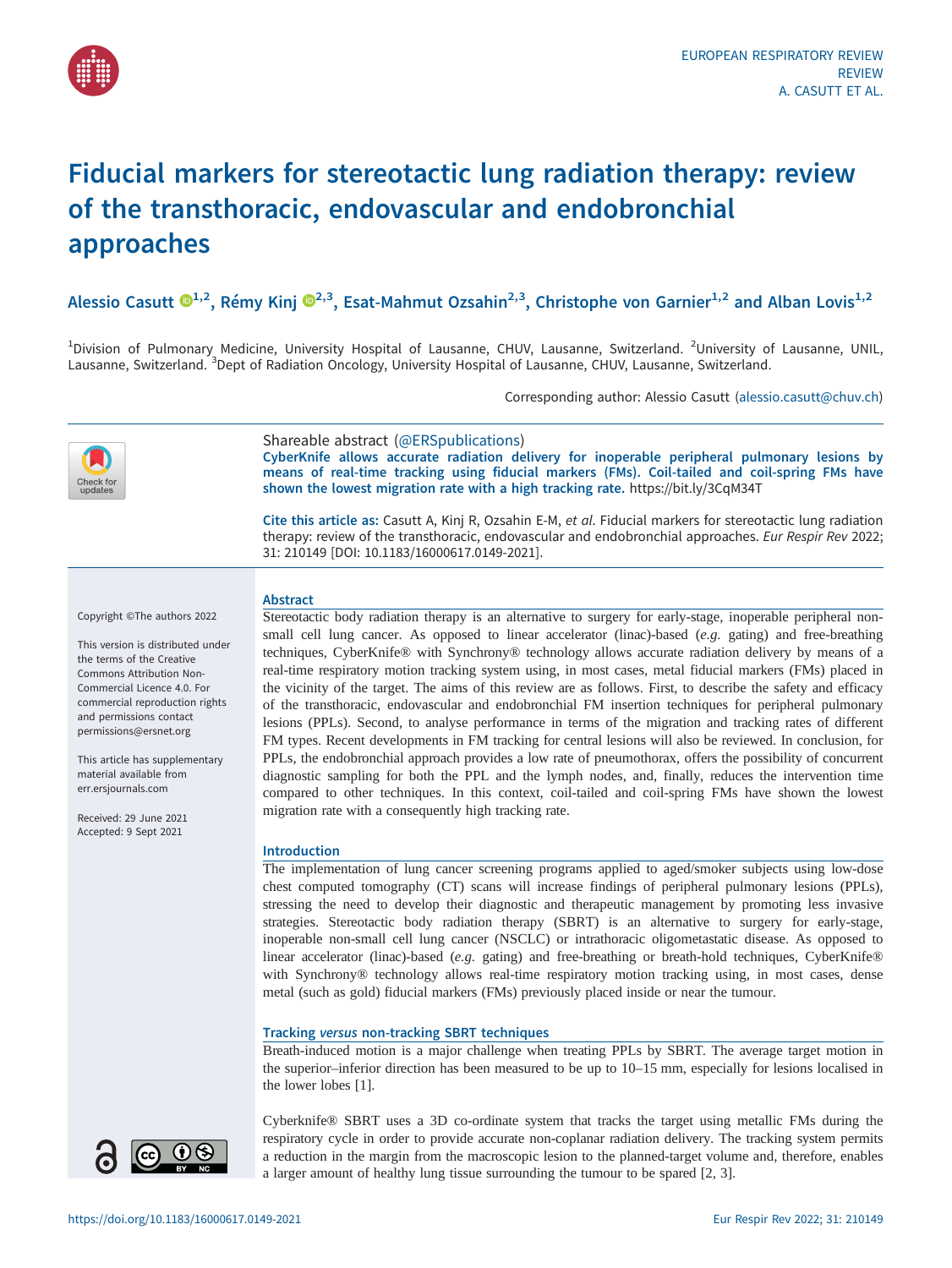In contrast to non-tracking linac SBRT techniques, Cyberknife® has the advantage of being able to track the target co-ordinates in real time through non-coplanar irradiation, while other techniques require accelerator re-alignment to attenuate fluctuations of the target position. Moreover, this technique obviates the need for patients to perform prolonged apnoea, which is frequently unachievable for individuals with severe chronic obstructive pulmonary disease. Real-time target tracking by Cyberknife® can be achieved in two ways, *i.e.* by tracking the target itself (Xsight® Lung Tracking System, Accuray) or through previously inserted FMs. Xsight® Lung technology is based on the contrast difference between a solid target measuring at least 15 mm and the pulmonary parenchyma, but this condition is not met in most patients [\[4\]](#page-5-0). A flowchart of SBRT using Cyberknife® guided by FMs is shown in figure 1.

Compared to Cyberknife®, "breath-induced tumour motion" is managed using linac-based techniques with three main strategies:

- 1) The free-breathing technique consists of target irradiation for every possible position during the respiratory cycle using 4D-computed tomography. This technique increases the volume of healthy lung treated and the dose to planning target volume compared to the Cyberknife® technique [\[5, 6](#page-5-0)].
- 2) The gating technique consists of target irradiation during a specific respiratory phase (gate) during which the target motions are minimal. This technique has been improved with the development of real-time monitoring free-breathing systems such as the Varian Medical System (Palo Alto, USA). Compared to Cyberknife®, gating techniques are time-consuming and lead to infra-fraction motions and shifts in the patient's position [\[7, 8](#page-5-0)].
- 3) The breath-hold technique consists of a temporary interruption of the patient's breathing. The patient breathes through a mouthpiece connected to an active breath control system. The respiratory signal is processed continuously using a monitor that displays the changing lung volume in real time. Irradiation can then be performed during apnoea, leading to a planning target volume reduction [\[9\]](#page-6-0).

For central lesions (CLs), recent studies have shown that if "breath-induced tumour motion" is managed by linac-based techniques, SBRT can be safely delivered for both primary tumours or recurrence following surgery or conventional radiotherapy [\[10](#page-6-0)–[13\]](#page-6-0).



FIGURE 1 Flowchart of stereotactic lung radiation therapy using Cyberknife® guided by fiducial markers.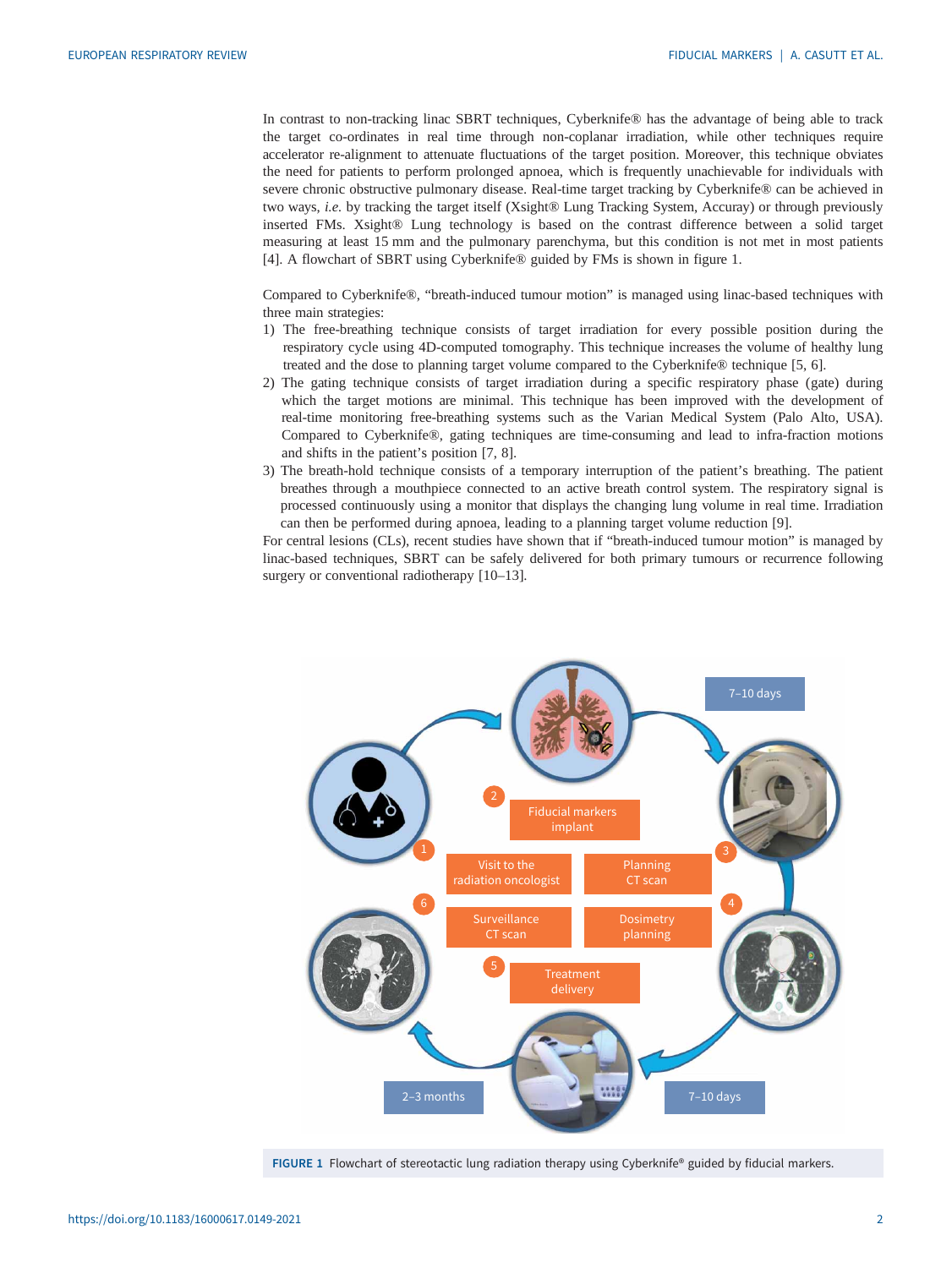<span id="page-2-0"></span>Consequently, if Cyberknife® SBRT is applied to central lesions, breath-induced target motion should be taken into account and attenuated, as for PPL irradiation. This topic is well developed and summarised in the "state of the art" by CHANG et al. [\[14](#page-6-0)] and in the review by BANG and BEZJAK [[15\]](#page-6-0).

#### PPLs and FMs

The first case series description of FM placement for peripheral lesions reported the percutaneous (or transthoracic) insertion of linear gold FMs (n=221) under CT scan in 48 patients [\[16](#page-6-0)]. Although widely available, this technique involves crossing the pleural surface in order to reach the target parenchymal lesion to insert FMs into/around the target lesion. In 2007, the authors described a pneumothorax rate of 33% (n=16). Subsequently, other comparable case series [[17](#page-6-0)–[20](#page-6-0)] have reported a similarly high rate of pneumothorax (38–67%) [[17](#page-6-0)–[19](#page-6-0)], as summarised in [supplementary table S1](http://err.ersjournals.com/lookup/doi/10.1183/16000617.0149-2021.figures-only#fig-data-supplementary-materials). The largest trials were published afterwards in 2014 [\[21](#page-6-0)] and 2017 [\[22](#page-6-0)] (sample size of 105 and 109 patients, respectively), and both studies reported a similarly high rate of pneumothorax (33% and 43%, respectively). The rate of target biopsy (transthoracic biopsy, TTBx) performed during the same procedure (before FM insertion) is poorly described in the literature but some small series with a TTBx reported rate of 0%, described a similarly high rate of pneumothorax (33–67%) [[18, 19, 23](#page-6-0)] ([supplementary table S1](http://err.ersjournals.com/lookup/doi/10.1183/16000617.0149-2021.figures-only#fig-data-supplementary-materials)). Although this approach does not require general anaesthesia, the substantial risk of pneumothorax has attenuated its wider implementation; therefore, it is currently applied in most tertiary centres as a second-choice option.

Recently, the application of gelatine sponge slurry/powder or intra-parenchymal blood patching has led to a significantly lower pneumothorax rate (10% [[24](#page-6-0)], 11%, [[25\]](#page-6-0) and 30% [\[26](#page-6-0)]) and the need for chest tube placement [[24](#page-6-0)–[26](#page-6-0)]. Only one study has described FM percutaneous insertion associated with gelatine powder application and it showed a pneumothorax rate of 9% [[27\]](#page-6-0). Percutaneous FM insertion allows diagnostic sampling to be performed before FM insertion and enables management of endobronchial haemorrhage. In this context, if localised, pulmonary haemorrhage does not require specific treatment (16–30%) [[17](#page-6-0), [21](#page-6-0), [22, 27](#page-6-0)], whereas haemoptysis (0–4%) [[17, 21, 22](#page-6-0), [27\]](#page-6-0) may lead to additional radiological imaging, bronchoscopy or endovascular procedures.



FIGURE 2 a) Linear gold (5.0 mm length and 0.5 mm diameter) fiducial marker (white star; Visicoil™ IBA Dosimetry, Bartlett, TN, USA). Reproduced from [[47\]](#page-7-0) with permission. b) Coil-spring (diamond-shaped 3:2 mm) fiducial marker (black star; Tornado®, Cook Medical, Bloomington, IN, USA). In the left part of the photograph, the distal part of the Progreat® (Terumo, Shibuya, Japan) guidewire (black arrow) inserted in the microcatheter (white arrow) can be seen.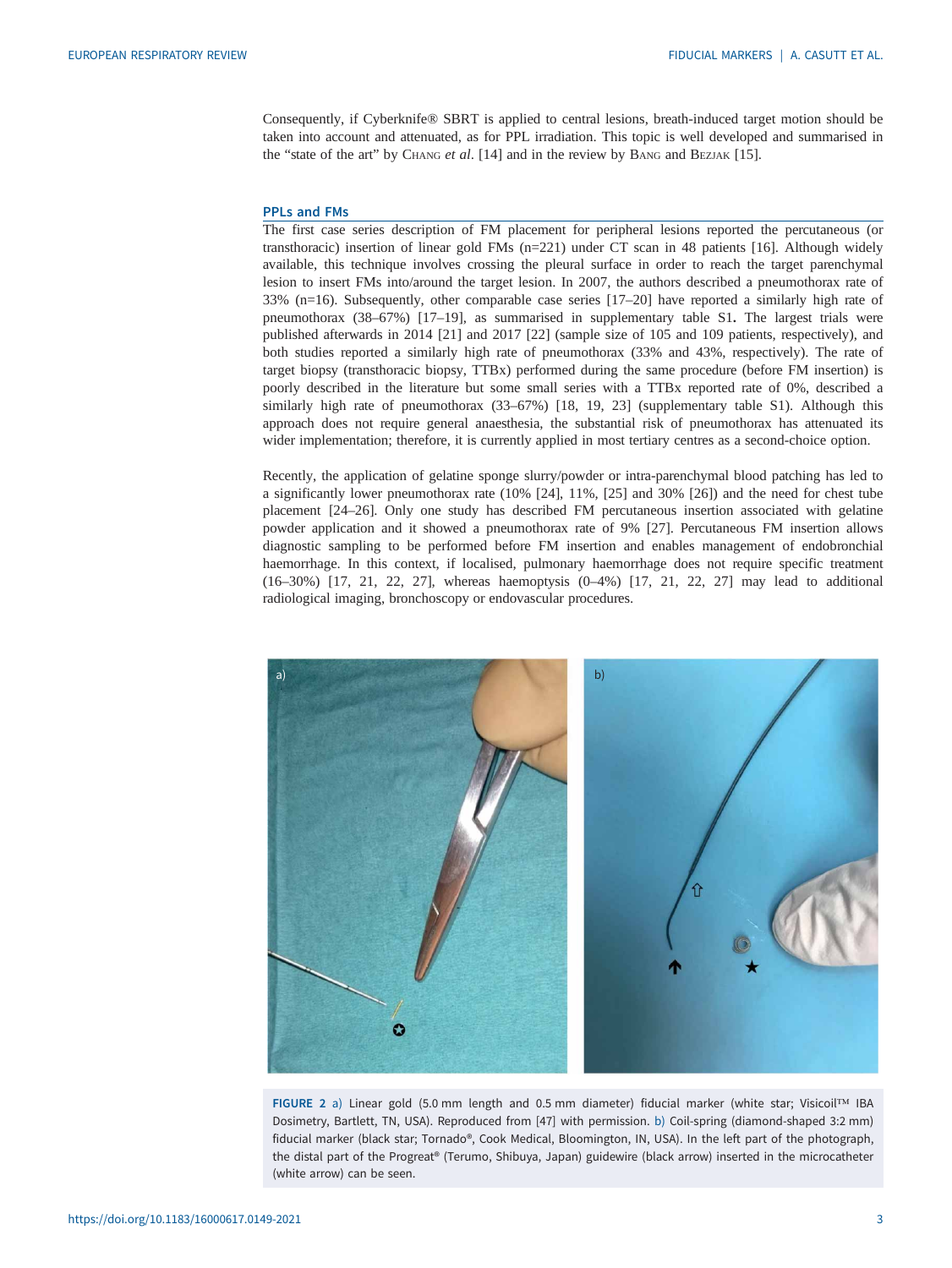Furthermore, in cases of FM migration into the pleural space, the need for a second percutaneous procedure further increases the risk of complications. Two types of FM were described in this clinical context [\(figure 2\)](#page-2-0), namely linear-FM and, recently, endovascular micro-embolisation coil FM (coil-spring FM, cs-FM).

The FM migration rate was defined as the number of migrated FMs over the total number of inserted FMs. Migration was defined as an FM not being in the delivered and expected segment, or simply not found on the planning CT scan performed before SBRT delivery. Linear-FM use showed migration rates between 2 and 19% compared to <1% for cs-FM [[18](#page-6-0)–[20, 22](#page-6-0)] insertion; however, the overall reported tracking rate is high at between 91 and 100% [[17](#page-6-0)-[23](#page-6-0)] ([supplementary table S1](http://err.ersjournals.com/lookup/doi/10.1183/16000617.0149-2021.figures-only#fig-data-supplementary-materials)). The PPL tracking rate is defined as the number of PPLs tracked by Synchrony® or other software, over the total number of PPLs.

Concerning the median/mean procedure duration, no data have been reported in the literature. Finally, this approach is not applicable for CL targeting.

The endovascular approach respects lung anatomy by allowing the insertion of cs-FMs with a low (<1%) pneumothorax risk ([supplementary table S2\)](http://err.ersjournals.com/lookup/doi/10.1183/16000617.0149-2021.figures-only#fig-data-supplementary-materials). In 2008, PRÉVOST et al. [[28\]](#page-6-0) provided the initial description of a selective catheterisation of sub-segmental pulmonary arteries close to the tumour via the right common femoral vein using angiography in 23 patients. The reported cs-FM migration rate was low (7%), but non-coiling (defined by authors as non-complete winding thus without a complete rounded shape recovery) was frequent with a non-coiling rate at 29%. Another small case series published in 2017 showed a similar migration rate of 8%  $[22]$  $[22]$ , and in 2019 BAKER et al.  $[23]$  $[23]$  reported the results of the largest trial in this field. The authors inserted 1335 cs-FMs in 416 patients, confirming the very high tracking rate of 100% [\[22](#page-6-0), [23](#page-6-0), [28\]](#page-6-0) with this approach ([supplementary table S2](http://err.ersjournals.com/lookup/doi/10.1183/16000617.0149-2021.figures-only#fig-data-supplementary-materials)).

Although this technique is performed under local anaesthesia, it does not allow biopsies, requires venous access, a dedicated angiography infrastructure and a skilled operator, is time-intensive (mean procedure duration of 60 min [[28\]](#page-6-0)), is restricted to patients with sufficient kidney function, and is not suitable for CLs. These latter observations probably explain the limited uptake of this technique in tertiary centres.

The endobronchial approach for FM insertion similarly respects the natural airway pathway to pulmonary lesions. Consequently, the overall reported rate of complication is low compared to the percutaneous approach. Pneumothorax occurs in 0–6% [\[29](#page-6-0)–[40\]](#page-7-0) of cases and is dependent on the rate (0–100% [\[30](#page-6-0), 33–40]) of guided transbronchial biopsies. This technique, in contrast with the endovascular strategy, can be easily combined with the diagnostic sampling of PPL and lymph nodes. Moreover, this approach allows iatrogenic haemorrhage to be rapidly managed.

Initial reports of FM insertion guided by electromagnetic bronchoscopy (ENB) or radial-endobronchial ultrasound (R-EBUS) employed linear gold FMs. These were associated with a high migration rate of 10– 53% [[29](#page-6-0)–[32](#page-6-0), [39](#page-7-0), [41](#page-7-0)] [\(supplementary table S3](http://err.ersjournals.com/lookup/doi/10.1183/16000617.0149-2021.figures-only#fig-data-supplementary-materials)) of the total number of inserted FMs and 18–20% of treated PPLs [[30,](#page-6-0) [42\]](#page-7-0), with a tracking rate between 83 and 100% [[29](#page-6-0)–[32](#page-6-0)].

Subsequently, non-linear FMs have been developed to optimise migration and tracking rates. FM types are schematised in figure 3.

In two studies, describing ENB-guided placement of nitinol wire attached to a gold seed (coil-tailed FM, ct-FM), CT scan simulation resulted in an FM migration rate of less than 1% and a tracking rate of 100%



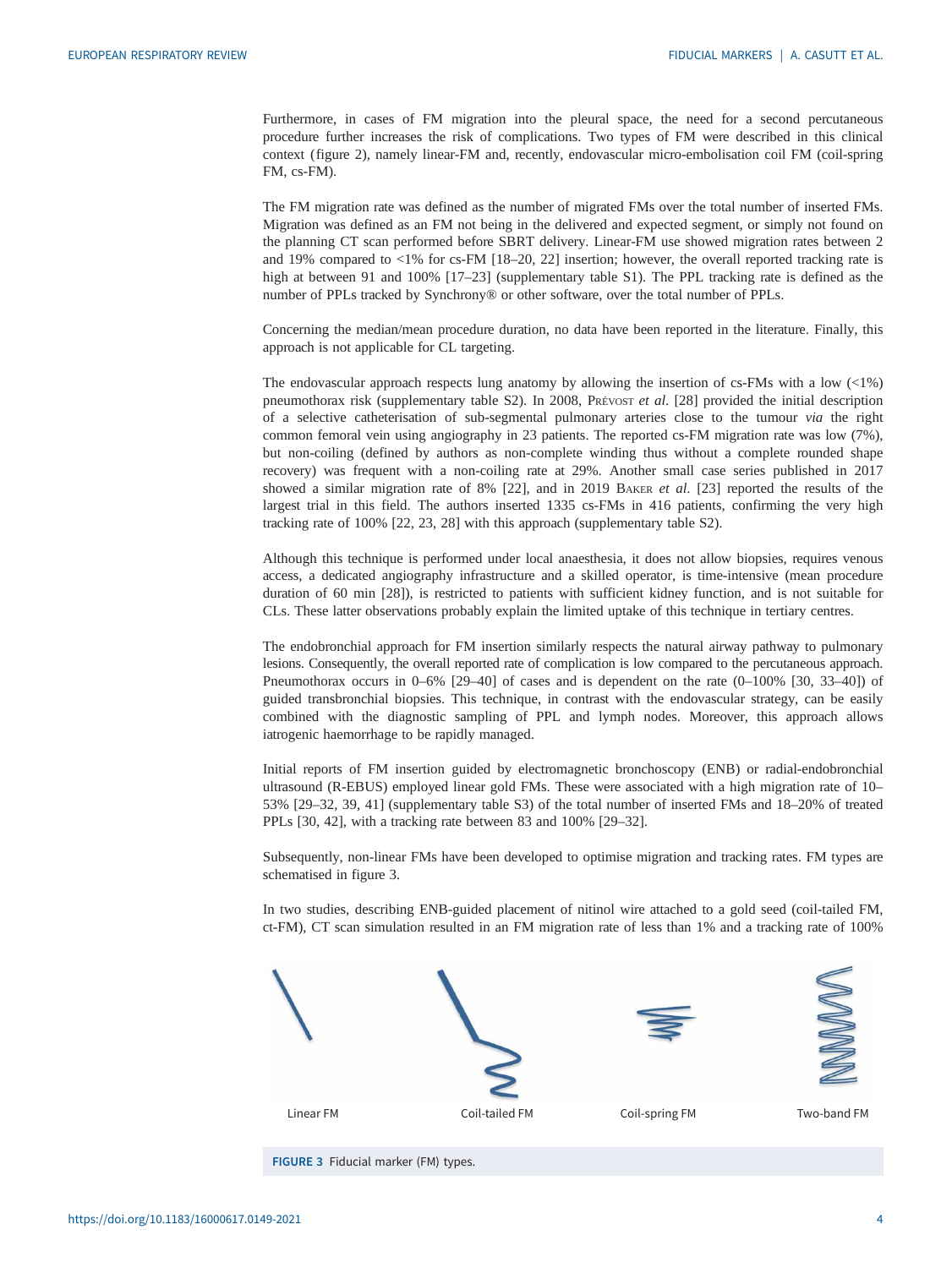[\[35](#page-7-0), [43\]](#page-7-0). Ct-FMs have been recently inserted by R-EBUS with encouraging results, *i.e.* a migration rate of 0% and a tracking rate of 99–100% [\[33](#page-6-0), [34](#page-6-0)].

A preliminary study described a multimodal guidance technique combining virtual bronchoscopy with ENB to place nine two-band FMs (SuperDimension® Covidien Inc, Minneapolis, MN, USA), and showed no migration [\[36](#page-7-0)].

So far, three studies have described ENB deployment of cs-FMs. They reported a migration rate between 1 and 3% [\[38](#page-7-0), [39](#page-7-0), [41](#page-7-0)] and a high PPL tracking rate between 97 and 100% [\[38](#page-7-0), [39](#page-7-0)]. Endobronchial procedures performed with ENB require a dedicated, complex infrastructure, limiting its large-scale use, but they are timesaving compared to the endovascular approach, with a reported median procedure duration of 37 min [\[39](#page-7-0)]. However, moderate-to-deep sedation is needed to reduce motion once the patient is in the electromagnetic field, which may complicate the management of marginal patients.

We recently described our technique of cs-FM insertion under fluoroscopy guidance and assisted by R-EBUS [[40\]](#page-7-0). In our study, we reported a migration rate of 8% and a tracking rate of 93%, despite a lower PPL mean/median size ([supplementary table S3\)](http://err.ersjournals.com/lookup/doi/10.1183/16000617.0149-2021.figures-only#fig-data-supplementary-materials). We also showed that previous conventional lung radiation therapy or SBRT in the PPL area was significantly associated with cs-FM migration. No other risk factor was identified in the literature. To reduce the migration rate of cs-FMs, a different approach, such as a larger FM device, may be required in previously irradiated lung areas with potentially distorted bronchi. Interestingly, only 2.4% of cs-FMs (n=5) were incompletely deployed (non-coiling) at the planning CT scan. Despite such incomplete deployment or non-coiling, ineffective tracking occurred only in one PPL, representing one fifth of all PPLs with tracking failure. Our median procedure duration (32 min) was similar to the ENB-guided cs-FM placement technique. Reformatted planification CT scan images with a PPL surrounded by cs-FMs are shown in figure 4.

In this clinical setting, both ct-FMs and cs-FMs have shown the lowest migration rates leading to a high tracking rate and further prospective studies will be necessary to determine optimal endobronchial techniques.



FIGURE 4 a) Reformatted planification computed tomography (CT) scan (performed before irradiation) image of lung windowing with maximum intensity projection (MIP) and an inverted-colour effect. The solid peripheral pulmonary lesion (PPL, measuring on long axis 11 mm, 440 mm<sup>3</sup>) is located at the lateral segment of the left lower lobe and surrounded by two visible coil-spring fiducial markers (cs-FMs; diamond-shaped 3:2 mm; Tornado®, Cook Medical, Bloomington, IN, USA) in this oblique reformat. b) Reformatted planification CT scan (performed before irradiation) image of lung windowing with MIP of the same PPL. The minimal distance between the PPL and the border of the closest cs-FM is measured (17.5 mm). c) Reformatted planification CT scan (performed before irradiation) image of lung windowing with MIP of the same PPL. Three cs-FMs are identifiable in this oblique reformat.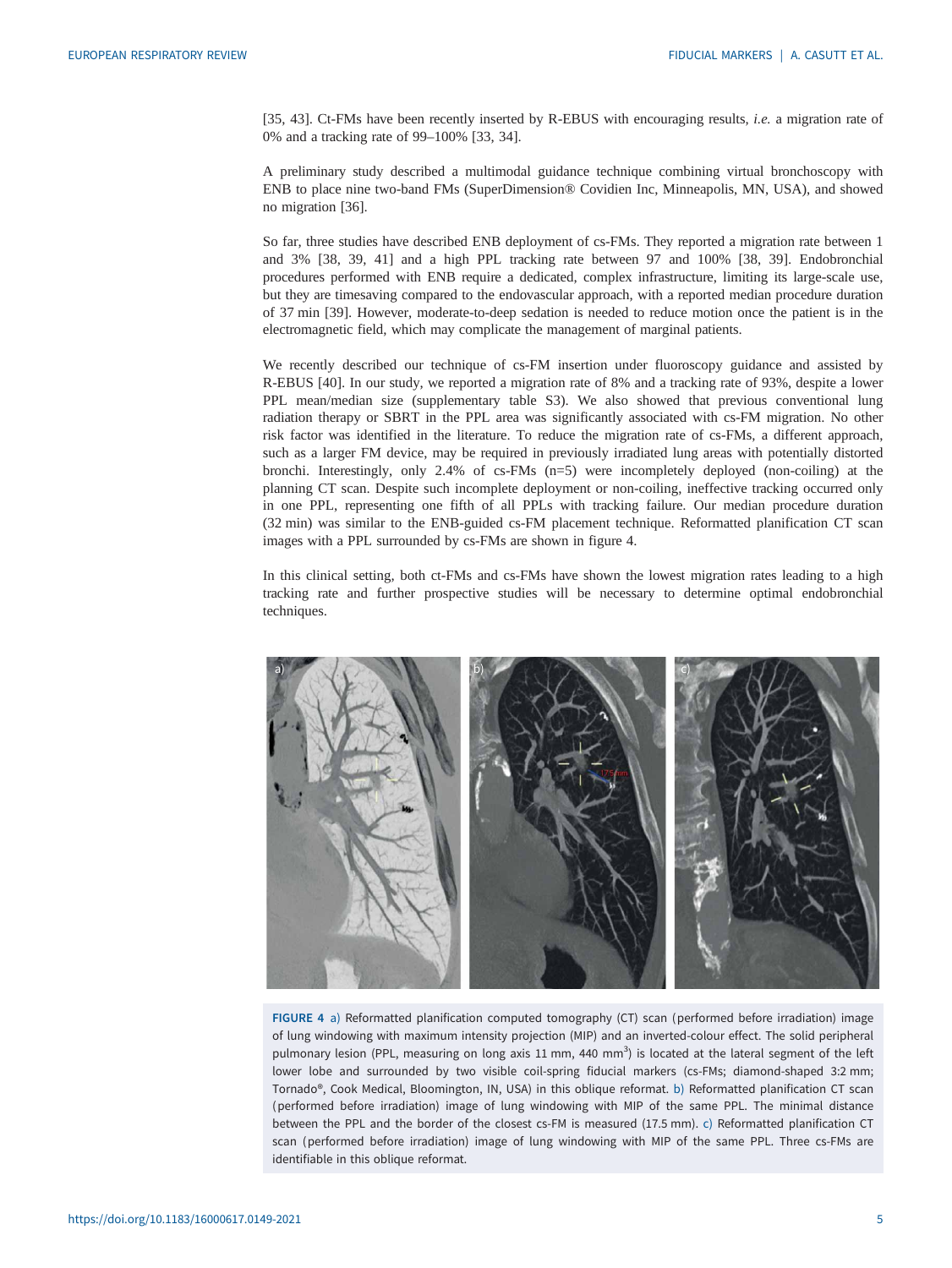#### <span id="page-5-0"></span>CLs and FMs

The implementation of SBRT techniques for CLs involving mediastinal or hilar lymph nodes has increased the utility of FM insertion in this clinical context [\[14](#page-6-0), [15](#page-6-0), [44\]](#page-7-0). The FM placement for CLs is particularly relevant due to the proximity of the main and lobar bronchi, the heart and the oesophagus. The radiation dose applied to the main and lobar bronchi is limited by major dose constraints [[45\]](#page-7-0). Usually, treatment plans require a high dose gradient with a decrease of about 25% of dose in a few millimetres, while the average motion in the cranio–caudal direction for mediastinal stations is estimated to be about 1.24 cm [\[46](#page-7-0)].

Percutaneous and endovascular approaches are not applicable to CLs due to the excessive distance between the target and the pleura, as well as the large diameter of central pulmonary arteries.

Linear-endobronchial ultrasound (L-EBUS), known as convex-probe EBUS, is routinely used for the diagnosis of mediastinal mass and lymph nodes. In 2016, we described the safe insertion of a linear gold FM in a hilar lymph node by a transbronchial needle guided by L-EBUS [\[47](#page-7-0)]. Since then, case series have been described [\[48](#page-7-0)]. This approach requires deep sedation, specific equipment, an experienced operator and, furthermore, by crossing the bronchial wall for FM insertion into lymph nodes, this technique exposes the area to rare iatrogenic mediastinal infections [[49\]](#page-7-0).

In this setting, we recently described the endobronchial insertion of a rotatable clip (on quaternary carinas) normally used as a haemostatic option to manage gastrointestinal bleeding, potentially as a straightforward, non-invasive and rapid alternative [\[50](#page-7-0)].

In conclusion, the endobronchial approach provides a low rate of pneumothorax, is timesaving and offers the possibility of simultaneous diagnostic sampling of the target and lymph nodes. In this context, non-linear FM insertion guided by R-EBUS or ENB, namely ct-FM and cs-FM, have shown the lowest migration rates associated with high tracking rates. Further prospective studies are required to establish which endobronchial technique is optimal in a particular clinical setting. In our institution, a phase-III prospective randomised trial named "head-to-head comparison between endovascular cs-FMs and bronchoscopic cs-FMs insertion" is ongoing ([clinicaltrials.gov](https://clinicaltrials.gov/): NCT04684186).

The implementation of SBRT techniques for CLs involving mediastinal or hilar lymph nodes has increased the utility of FM insertion in this clinical context. However, future trials are essential to provide robust data in such clinical situations.

Provenance: Submitted article, peer reviewed.

Conflict of interest: The authors have nothing to disclose.

#### References

- 1 Liu HH, Balter P, Tutt T, et al. Assessing respiration-induced tumor motion and internal target volume using four-dimensional computed tomography for radiotherapy lung cancer. Int J Radiat Oncol Biol Phys 2007; 68: 531–540.
- 2 Kilby W, Dooley JR, Kuduvalli G, et al. The Cyberknife robotic radiosurgery system in 2010. Technol Cancer Res Treat 2010; 9: 433–452.
- 3 El Shafie RA, Tonndorf-Martini E, Schmitt D, et al. Single-isocenter volumetric modulated arc therapy vs Cyberknife M6 for stereotactic radiosurgery of multiple brain metastases. Front Oncol 2020; 10: 568.
- 4 Bahig H, Campeau MP, Vu T, et al. Predictive parameters of Cyberknife fiducial-less (XSight Lung) applicability for treatment of early non-small cell lung cancer: a single-center experience. Int J Radiat Oncol Biol Phys 2013; 87: 583–589.
- 5 Prunaretty J, Boisselier P, Aillères N, et al. Tracking, gating, free-breathing, which technique to use for lung stereotactic treatments? A dosimetric comparison. Rep Pract Oncol Radiother 2019; 24: 97–104.
- 6 Ding C, Chang CH, Haslam J, et al. A dosimetric comparison of stereotactic body radiation therapy techniques for lung cancer: robotic versus conventional linac-based systems. J Appl Clin Med Phys 2010; 11: 3223.
- 7 Fox T, Simon EL, Elder E, et al. Free breathing gated delivery (FBGD) of lung radiation therapy: analysis of factors affecting clinical patient throughput. Lung Cancer 2007; 56: 69–75.
- 8 Purdie TG, Bissonnette JP, Franks K, et al. Cone-beam computed tomography for on-line image guidance of lung stereotactic radiotherapy: localization, verification, and intrafraction tumor motion. Int J Radiat Oncol Biol Phys 2007; 68: 243–252.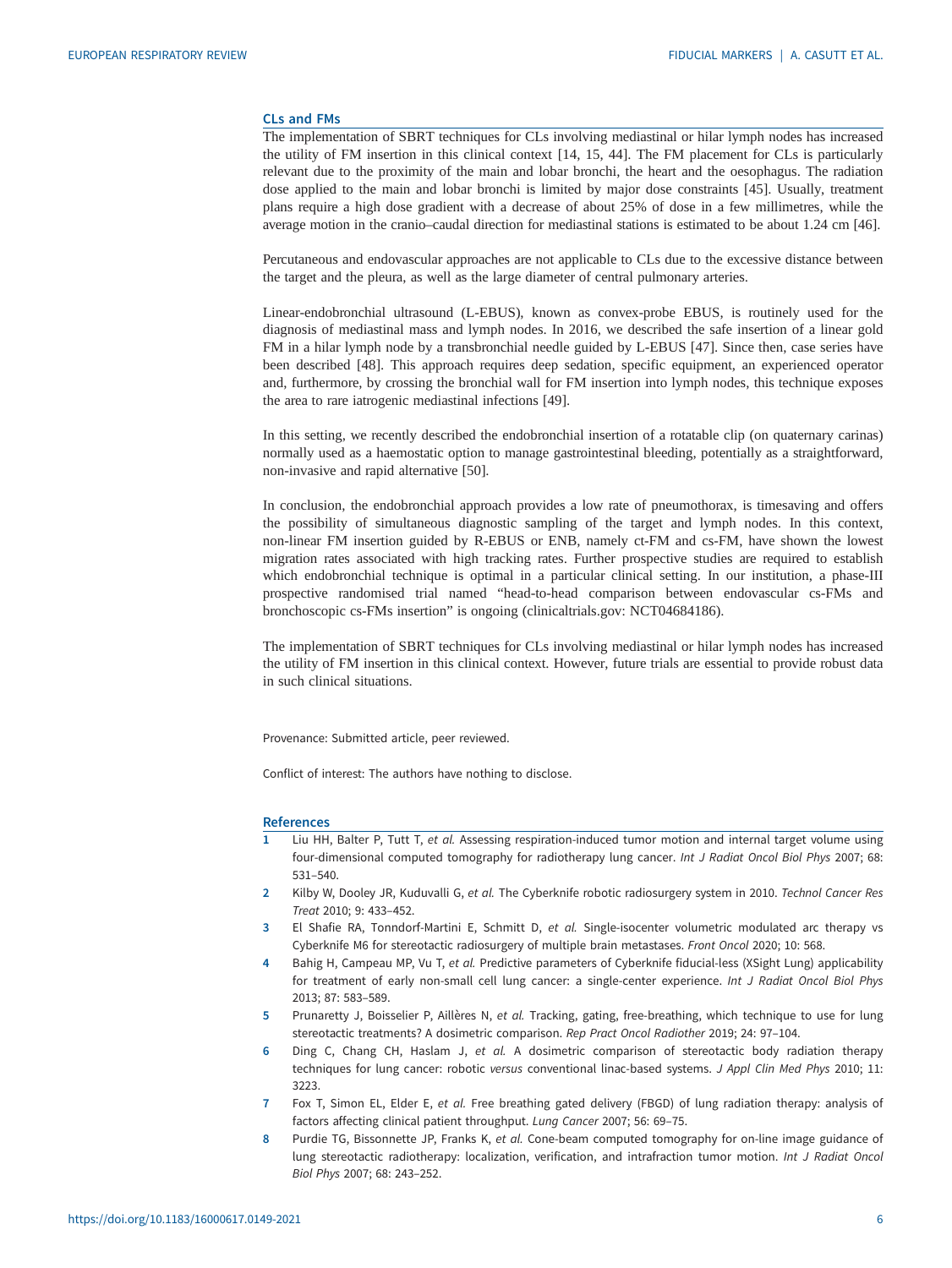- <span id="page-6-0"></span>9 Wong JW, Sharpe MB, Jaffray DA, et al. The use of active breathing control (ABC) to reduce margin for breathing motion. Int J Radiat Oncol Biol Phys 1999; 44: 911–919.
- 10 Ceder YK, Fenig E, Popvtzer A, et al. Stereotactic body radiotherapy for central lung tumors, yes we can! Radiat Oncol 2018; 13: 77.
- 11 Arnett ALH, Mou B, Owen D, et al. Long-term clinical outcomes and safety profile of SBRT for centrally located NSCLC. Adv Radiat Oncol 2019; 4: 422–428.
- 12 Nuyttens JJ, van der Voort van Zyp NC, Praag J, et al. Outcome of four-dimensional stereotactic radiotherapy for centrally located lung tumors. Radiother Oncol 2012; 102: 383–387.
- 13 Rowe BP, Boffa DJ, Wilson LD, et al. Stereotactic body radiotherapy for central lung tumors. J Thorac Oncol 2012; 7: 1394–1399.
- 14 Chang JY, Bezjak A, Mornex F, et al. Stereotactic ablative radiotherapy for centrally located early stage non-small-cell lung cancer: what we have learned. J Thorac Oncol 2015; 10: 577–585.
- 15 Bang A, Bezjak A. Stereotactic body radiotherapy for centrally located stage I non-small cell lung cancer. Transl Lung Cancer Res 2019; 8: 58–69.
- 16 Yousefi S, Collins BT, Reichner CA, et al. Complications of thoracic computed tomography-guided fiducial placement for the purpose of stereotactic body radiation therapy. Clin Lung Cancer 2007; 8: 252–256.
- 17 Kothary N, Heit JJ, Louie JD, et al. Safety and efficacy of percutaneous fiducial marker implantation for image-guided radiation therapy. J Vasc Interv Radiol 2009; 20: 235–239.
- 18 Bhagat N, Fidelman N, Durack JC, et al. Complications associated with the percutaneous insertion of fiducial markers in the thorax. Cardiovasc Intervent Radiol 2010; 33: 1186–1191.
- 19 Hong JC, Yu Y, Rao AK, et al. High retention and safety of percutaneously implanted endovascular embolization coils as fiducial markers for image-guided stereotactic ablative radiotherapy of pulmonary tumors. Int J Radiat Oncol Biol Phys 2011; 81: 85–90.
- 20 Hong JC, Eclov NCW, Yu Y, et al. Migration of implanted markers for image-guided lung tumor stereotactic ablative radiotherapy. J Appl Clin Med Phys 2013; 14: 4046.
- 21 Trumm CG, Häussler SM, Muacevic A, et al. CT fluoroscopy-guided percutaneous fiducial marker placement for CyberKnife stereotactic radiosurgery: technical results and complications in 222 consecutive procedures. J Vasc Interv Radiol 2014; 25: 760–768.
- 22 Mongeon M, Thibault F, Chartrand-Lefebvre C, et al. Safety and efficacy of endovascular fiducial marker insertion for Cyberknife stereotactic radiation therapy planning in early-stage lung cancer. J Vasc Interv Radiol 2017; 28: 1090–1097.
- 23 Baker S, Sharma A, Antonisse I, et al. Endovascular coils as lung tumor fiducial markers for real-time tracking in stereotactic body radiotherapy: comparison of complication rates with transthoracic fiducial marker placement. J Vasc Interv Radiol 2019; 30: 1901–1907.
- 24 Renier H, Gérard L, Lamborelle P, et al. Efficacy of the tract embolization technique with gelatin sponge slurry to reduce pneumothorax and chest tube placement after percutaneous CT-guided lung biopsy. Cardiovasc Intervent Radiol 2020; 43: 597–603.
- 25 Perl RM, Risse E, Hetzel J, et al. The effect of intraparenchymal blood patching on the rate of pneumothorax in patients undergoing percutaneous CT-guided core biopsy of the lung. Eur J Radiol 2019; 116: 14–20.
- 26 Graffy P, Loomis SB, Pickhardt PJ, et al. Pulmonary intraparenchymal blood patching decreases the rate of pneumothorax-related complications following percutaneous CT-guided needle biopsy. J Vasc Interv Radiol 2017; 28: 608–613.e1.
- 27 Baadh AS, Hoffmann JC, Fadl A, et al. Utilization of the track embolization technique to improve the safety of percutaneous lung biopsy and/or fiducial marker placement. Clin Imaging 2016; 40: 1023–1028.
- 28 Prévost JB, Nuyttens JJ, Hoogeman MS, et al. Endovascular coils as lung tumor markers in real-time tumor tracking stereotactic radiotherapy: preliminary results. Eur Radiol 2008; 18: 1569–1576.
- 29 Anantham D, Feller-Kopman D, Shanmugham LN, et al. Electromagnetic navigation bronchoscopy-guided fiducial placement for robotic stereotactic radiosurgery of lung tumors: a feasibility study. Chest 2007; 132: 930–935.
- 30 Lachkar S, Guisier F, Roger M, et al. Assessment of per-endoscopic placement of fiducial gold markers for small peripheral lung nodules<20mm before stereotactic radiation therapy. Chest 2018; 153: 387–394.
- 31 Hagmeyer L, Priegnitz C, Kocher M, et al. Fiducial marker placement via conventional or electromagnetic navigation bronchoscopy (ENB): an interdisciplinary approach to the curative management of lung cancer. Clin Respir J 2016; 10: 291–297.
- 32 Harley DP, Krimsky WS, Sarkar S, et al. Fiducial marker placement using endobronchial ultrasound and navigational bronchoscopy for stereotactic radiosurgery: an alternative strategy. Ann Thorac Surg 2010; 89: 368–373.
- 33 Dobelbower MC, Popple RA, Minnich DJ, et al. Anchored transponder guided lung radiation therapy. Pract Radiat Oncol 2020; 10: e37–e44.
- 34 Lachkar S, Guisier F, Roger M, et al. A simple endoscopic method with radial endobronchial ultrasonography for low-migration rate coil-tailed fiducial marker placement. J Thorac Dis 2020; 12: 1467–1474.